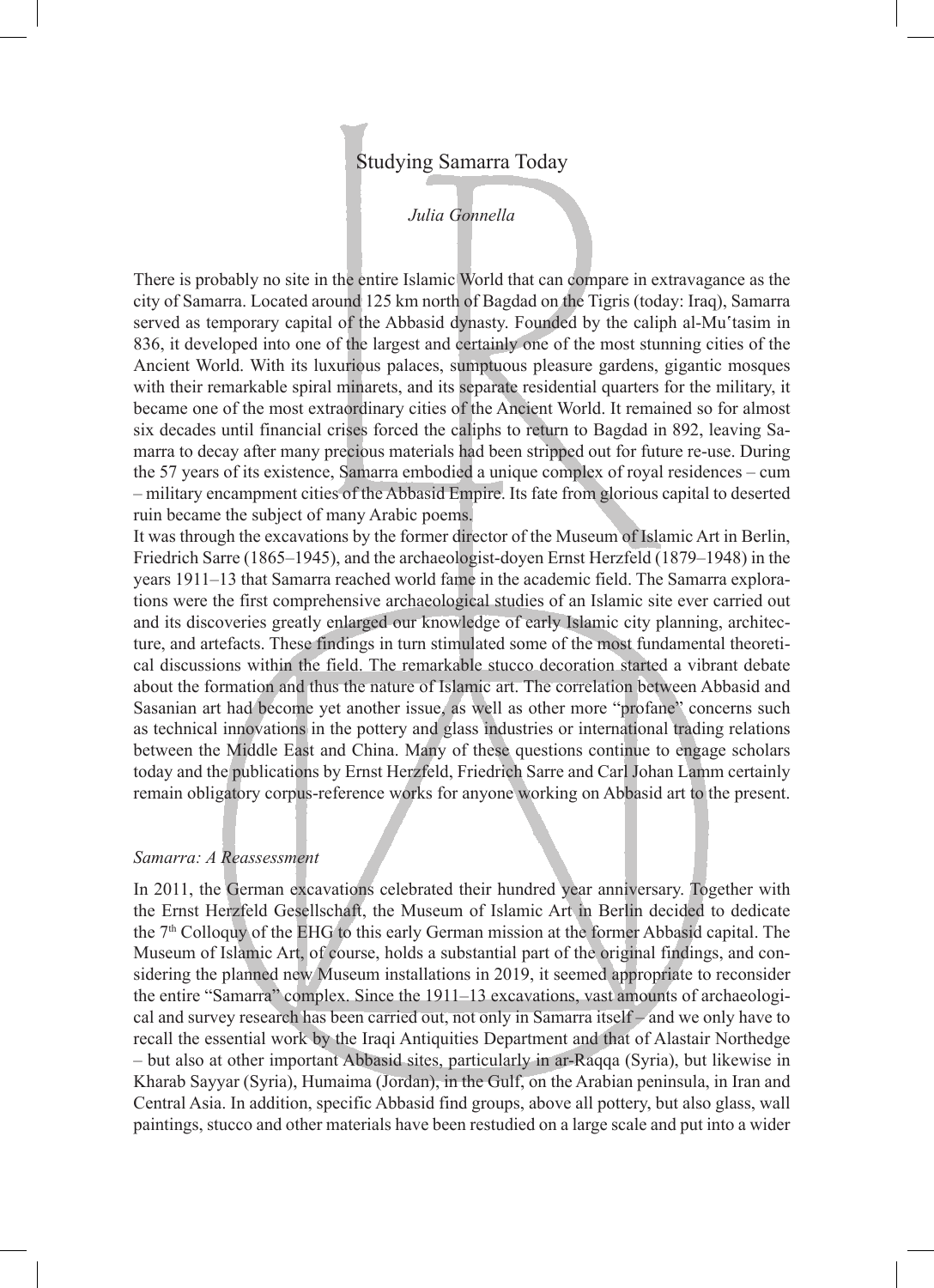context. Art historical perspectives and discussions have equally shifted and important new debates have emerged, such as the connection between Early Archaeology and Imperialism, which, of course, is highly relevant to the German mission to Samarra as well.

The conference brought together a selection of some of the most relevant studies from past years. These include the latest archaeological and historical studies which touch upon the city of Samarra itself (Alastair Northedge) and the related city of al-Qata'i/Cairo (Matthew Gordon). Others examine the various Samarra finds groups and include a reconsideration of the mysterious painted Samarra jars (Fatma Dahmani), Samarra glass (Andrea Becker), Samarra textiles (Gisela Helmecke) as well as Abbasid pottery (Oliver Watson) and its Far Eastern connection (Hsueh-man Shen). A further important issue, the conference discussed the relationship between Samarra and the provinces with significant new excavation findings from Egypt (Felix Arnold), Syria (Angela Koppel) and the Arabian Peninsula (Bernard O'Kane). A rather daring contribution is the re-dating of the Jordanian desert-castle Qasr al-Mshatta from the Umayyad into the Abbasid period (Johannes Cramer, Barbara Perlich).

As students of Samarra are very much aware, one major problem for the site has always been the dispersal of the excavated material, including both the actual finds and its documentation. Due to the political upheaval in the Middle East during World War I, the Samarra finds never reached their original destinations of Berlin and Istanbul and languished in storage at the site until 1917, and eventually shipped to London via Bagdad and Basra in 1921, where the material was split up and distributed to museum collections world wide (for the detailed story of their dispersal, see Jens Kröger and Yuka Kadoi in this volume). Ernst Herzfeld's excavation documents did not remain in Berlin; being Jewish he was forced to leave for the United States just before World War 2. The main bulk of his former archive is therefore now kept at the Freer|Sackler Gallery in Washington, while parts of his archaeological library and other archival documents are at the Metropolitan Museum of Art in New York.

For the study of Samarra, it was a particular stroke of good luck that the archives in the Freer|Sackler Gallery decided to digitize their Ernst Herzfeld Papers facilitating access to a large part of his photographs, drawings, sketchbooks and field notes. Alexander Nagel and Rachael Woody describe this enormous project which now represents one of the most important tools for anyone wishing to study the site and it might be interesting to note that the Metropolitan Museum of Art in New York is now launching a similar project with Matt Saba. The conference volume also includes two further important archival studies, one by Arzu Terzi who for the first time ever, sifted through the Ottoman archives in Istanbul. Jens Kröger has just finished his extensive survey of the Berlin archives and produced the first comprehensive chronicle of the German excavations ever written, covering all aspects of this remarkable archaeological undertaking from its planning stage up to the publication of its material.

Not only the dispersal of the documents, but also the dispersal of the finds still represent a serious challenge for scholars of Abbasid art, and it was Christoph Konrad and Mariam Rosser-Owen who made a first attempt to reunite the scattered material as early as 2005 with their www.samarrafinds.info project which, however, had to be discontinued due to lack of funding. In this volume, Yuka Kadoi follows in their footsteps and pursues dispersed Samarra finds in various American collections.

It should be noted that in the light of its upcoming new installations in 2019, the Museum of Islamic Art in Berlin has meanwhile started to complete the catalogue of its Samarra collection and intensified technical analysis of the various materials. Simone Struth is now taking particular care of the stucco decorations. At the same time, Samarra findings will be